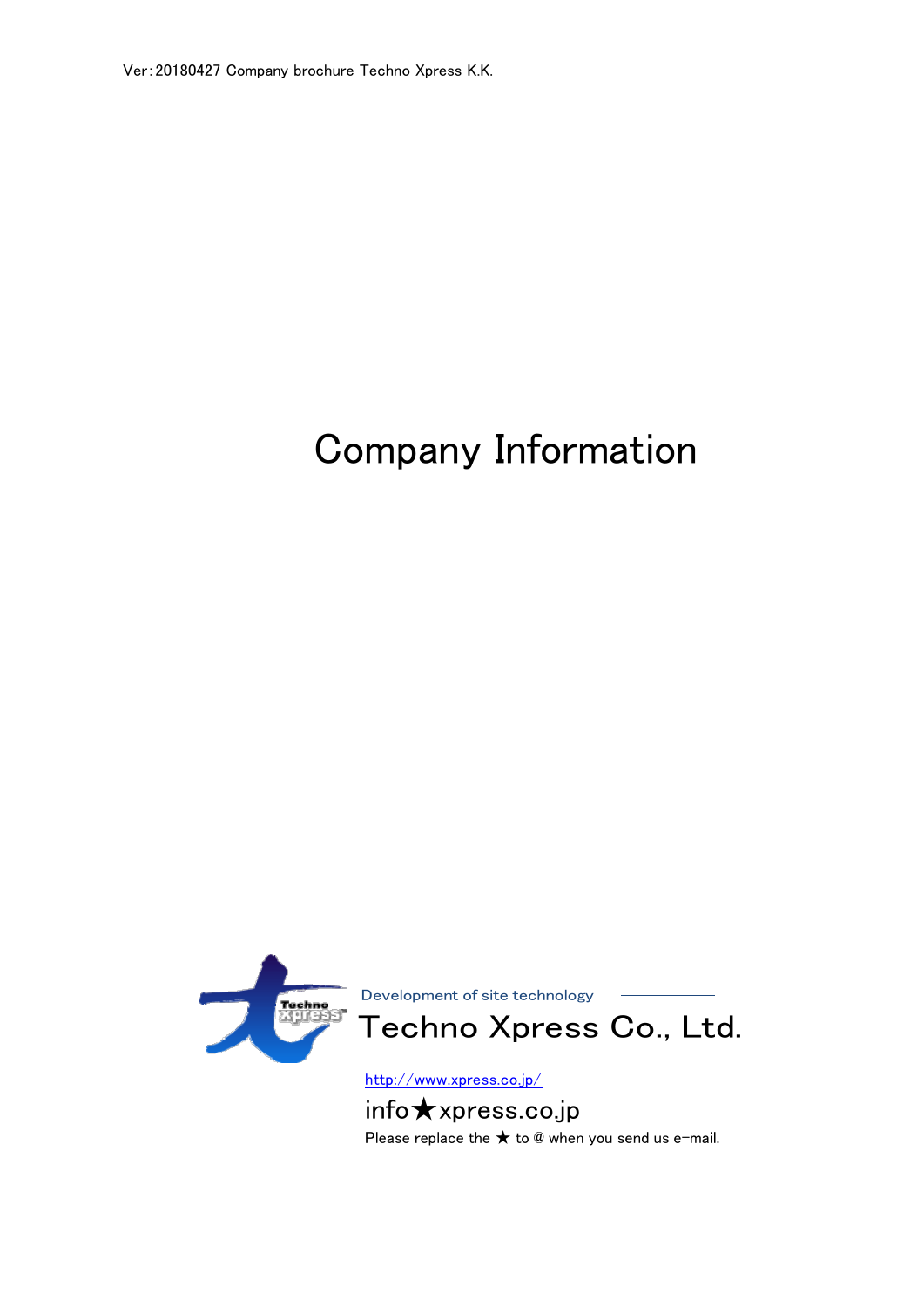#### 1. Management Principles

-Developing SITE technologies-

We develop SITE technologies

We at "Techno Xpress" feel very happy to work for between human and system technologies, applying obtained and accumulated knowledge through our technology services in the social technical systems.

## Xpress Credo

1. Xpress cares about greetings. "All human relations (HR) start with a greeting."

2. Xpress cherishes fellow colleagues. "We cherish our new colleagues who join Xpress."

 3. Xpress praises the good characteristics of fellow colleagues. "Nothing is born from criticism and slander."

4. Xpress places more weight on teamwork over individual play. "We compensate for the shortcomings of our fellow colleagues."

5. Xpress takes a hands-on approach. "When problems occur, we look for resolutions onsite."

> 6. Xpress is humanism. "We do what makes people feel happy."

7. Xpress is always concerned about the humanism of our decisions. "Humanism is the starting point for resolving the issue before you."

8. Xpress shares any newly acquired knowledge with everyone in the company.

"Xpress places emphasis on the ability to communicate knowledge more than the amount of knowledge." "Keeping knowledge to yourself is a waste."



Licensed Electrician Type 3 (1971, No. 7-1835) Health supervisor (1969) Telegraph level, telephone level, amateur ham radio operator (callsign: JA2GSL) Minamide Hidewo, CEO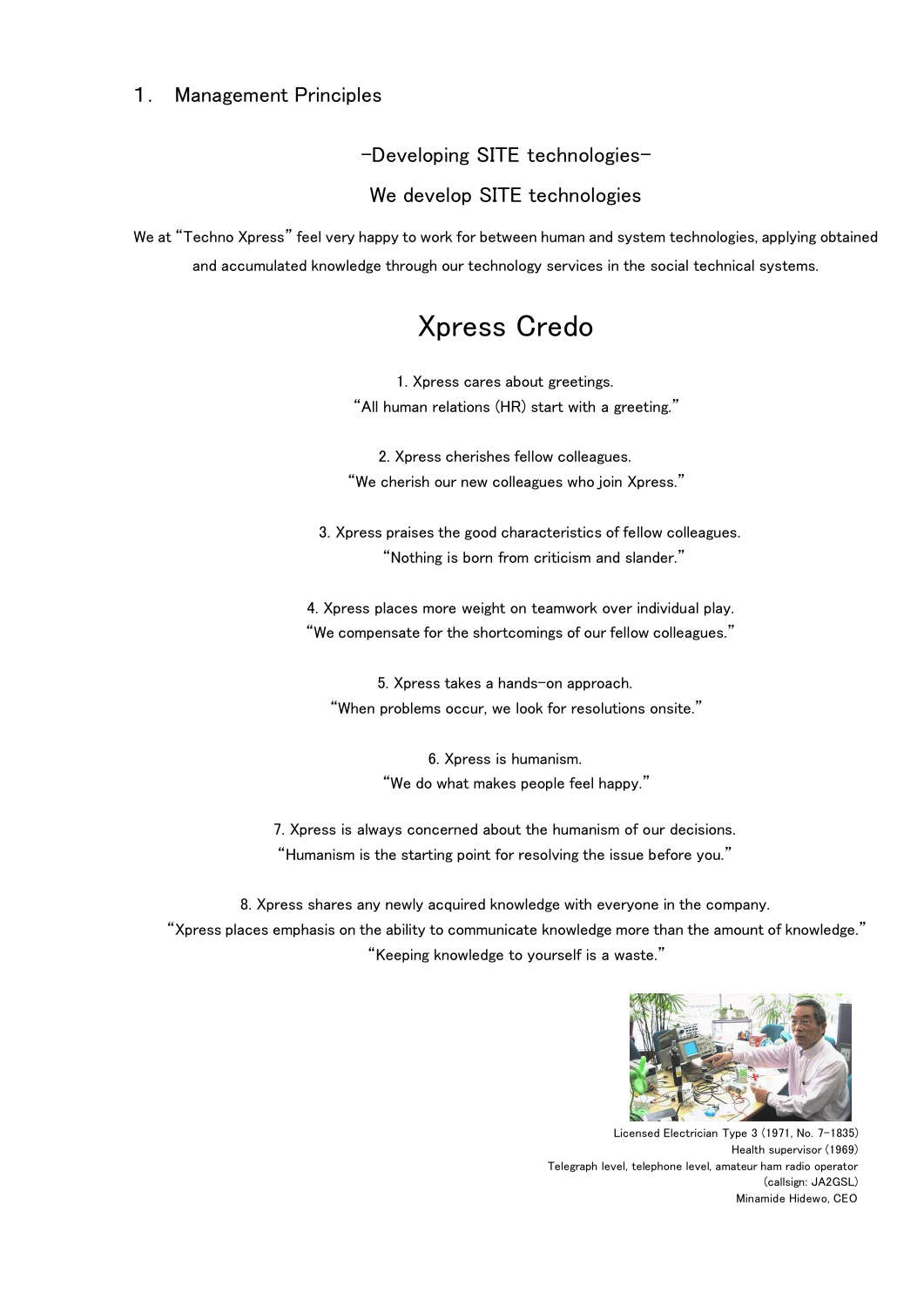## Our Motto

When you leave the house, tuck in your chin, hold your head up straight, and try to breathe deeply. Greet your friend with a smile and give a hearty handshake.

Don't worry about being misunderstood, and don't let thoughts of your enemy cloud your mind.

Firmly decide in your mind what you want to accomplish.

Focus on your target and dive right in.

Always have the desire to accomplish something big and meaningful.

Then, as the months pass, you'll realize that you have in your hand the opportunity to help achieve

the long-sought objective.

It can be likened to coral that takes nutrients from the sea current.

Always endeavor to be a person who is competent and diligent, and helpful to others.

Then, with each passing day, you will come closer to that person.

The correct mental state is to possess courage, honesty, and cheerfulness.

A correct mental state will equip you with profound creativity.

All things are born from a wish, and all your heartfelt wishes will come true.

Things will come to pass the way you envision it.

Straighten your back and hold your head up high. Creativity is the source of our energy.

Source: Dale Carnegie, "How to Win Friends and Influence People" borrowing the words of Elbert Hubbard

> Licensed Electrician Type 3 (1971, No. 7-1835) Health supervisor (1969) Telegraph level, telephone level, amateur ham radio operator (callsign: JA2GSL) Minamide Hidewo, CEO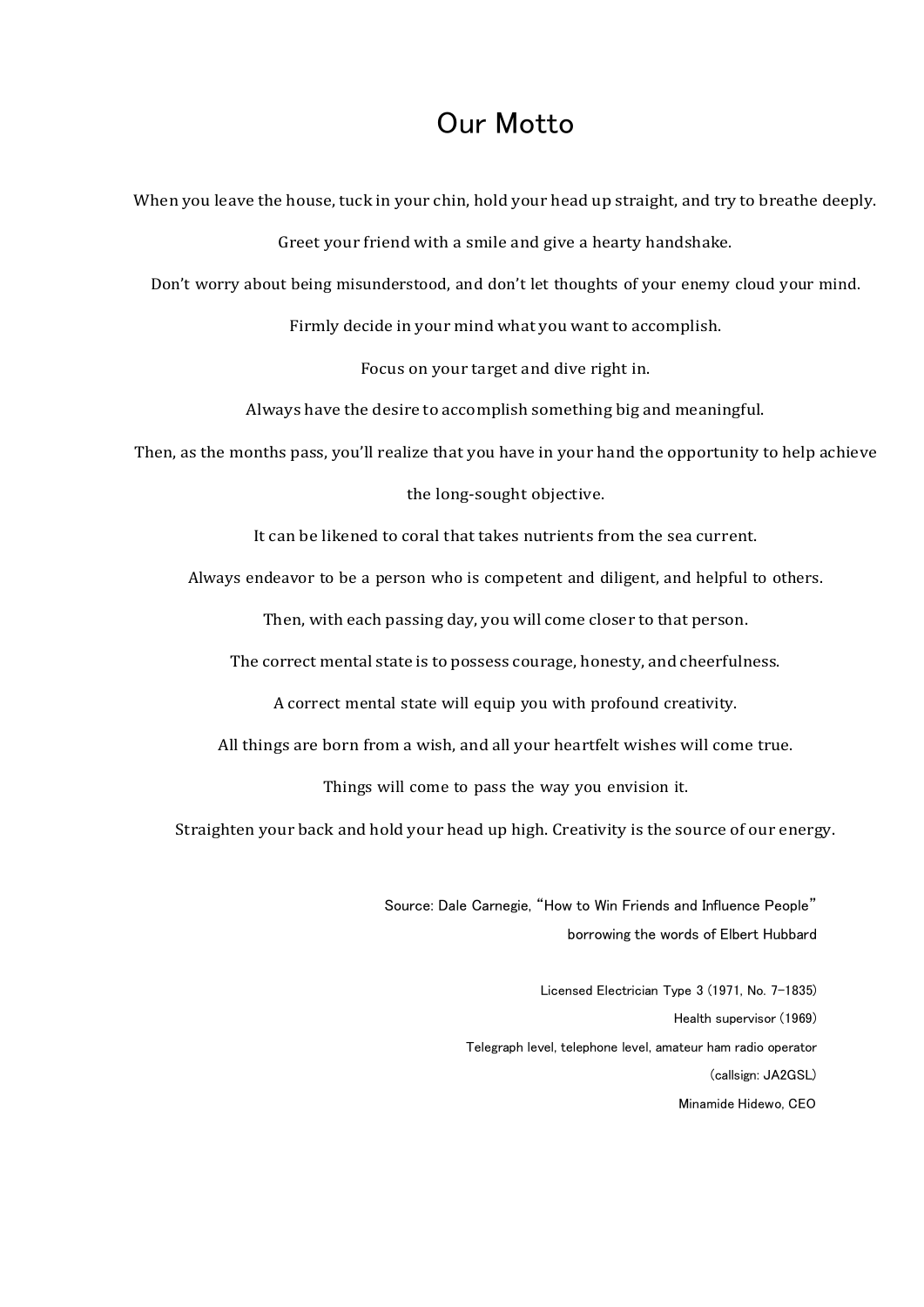# Humanism

In order to build a system that not only satisfies the customers, but also everyone involved in the system from the research department, the system design department, the production department, the sales department, the construction department, the maintenance department, and especially those directly operating the system, there needs to be a fusion technology of "people" and "systems" that is able to produce happiness.

We at "Techno Xpress" refer to this as the "site technology".

We at "Techno Xpress" will continue to develop this site technology for a brighter future.



Hands-on Approach

When looking at social system equipment, we always take the perspective from the actual on site location.

We leave the advanced technology to the enterprise, and we concentrate on developing our site technology to bring the "scene", the "people", and the "system" together.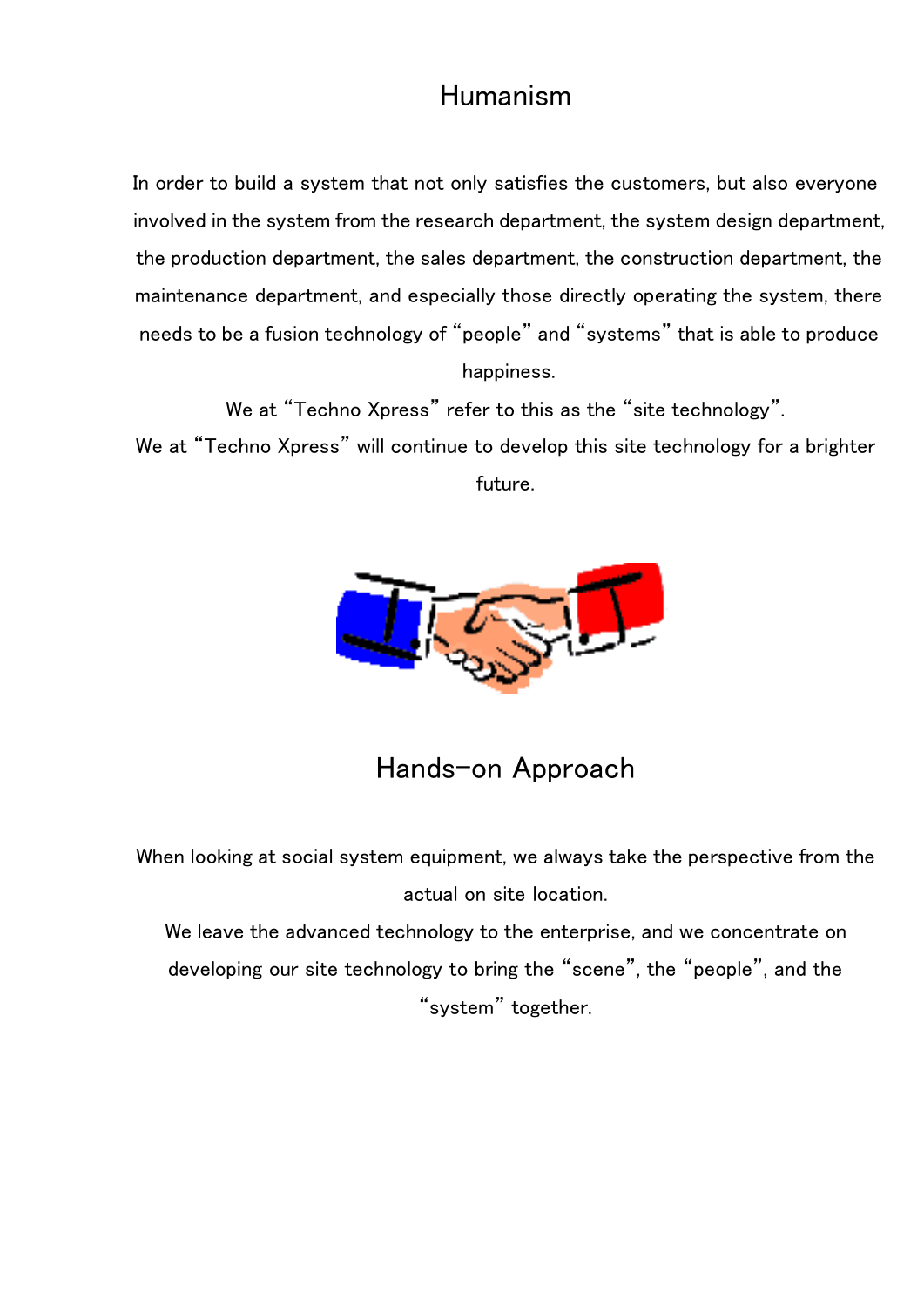#### 2. Business description



FC-DOGter! ? [http://www.xpress.co.jp/fc-dogter\\_info.html](http://www.xpress.co.jp/fc-dogter_info.html) Doctor of fuel cell. We offer fuel cell inspection, repair, and maintenance services.



For technical service & maintenance <http://www.xpress.co.jp/hosyu.html> Technical services and maintenance for social system equipment at train stations, traffic signal systems, financial systems, and distribution systems, etc.



For science experiment teaching materials <http://www.xpress.co.jp/kyouzai.html> We market science experiment teaching materials for elementary schools and junior high schools

elementary schools New curriculum guidelines for junior high schools New curriculum guidelines for Compliance list



For fuel cells <http://www.xpress.co.jp/fuelcell.html> We provide research, development and marketing of clean energy systems. A fuel cell AC power supply system "FC-Engine" is under development (field tests being conducted for prototype XPRESS-1 AC100V 300W)



For solar cells <http://www.xpress.co.jp/solarcell.html> We provide the research, development and market of clean energy systems.



For business software <http://www.xpress.co.jp/gyoumusoft.html> Development of business software for train station service business, transportation services, financial services, logistics services, and also other business software for agricultural operations, forestry operations, fishery operations, etc

For further details are found at the URL below.

Please access to the : <http://www.senjukannon.com/>

Access the URL below by mobile phone <http://www.senjukannon.com/m/>





Science toys <http://www.xpress.co.jp/science-toy/science-toy.html> We are supporting children's creativity. We market our products including chemical experiment kits and science toys, which are learning materials for play and enjoyment.



Patents <http://www.xpress.co.jp/gijyutu-joho.html> This is the information on our company technologies.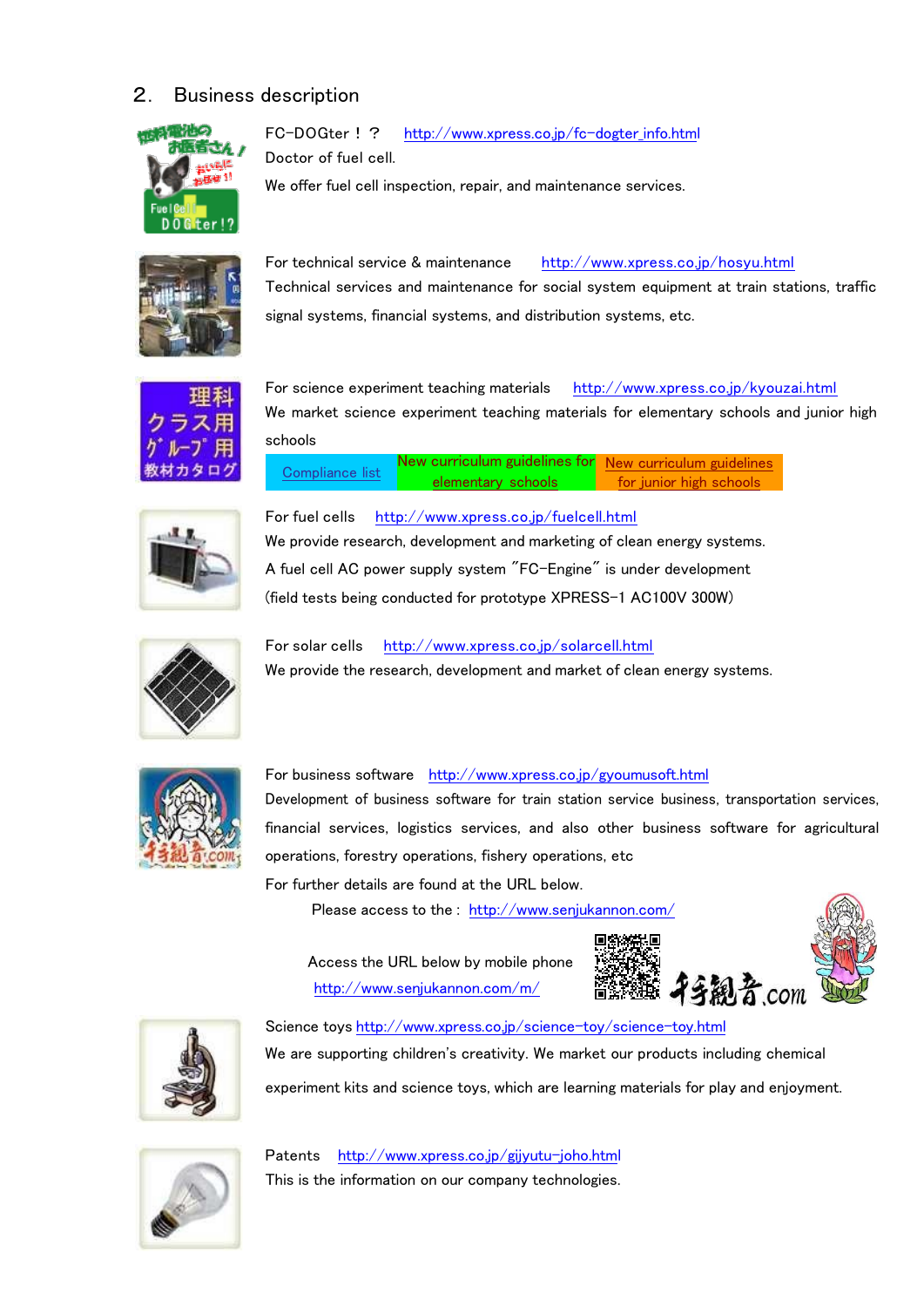#### 3. Business details

We are a provider especially for maintenance and technology!

- 1. We provide maintenance, construction, and installation of system devices: For train station business services, transportation services, financial services, logistics services, etc.
- 2. Development of business software For train station service business, transportation services, financial services, logistics services, etc.
- 3. Remote sensing technology / research / development
- 4. Development of AC power system fuel cell "FC-engine" (Field tests being conducted for prototype XPRESS-1 AC100V 300W)
- 5. Development and maintenance for Linux Servers
- 6. Development and market for Internet-based instrument monitoring systems, application software.

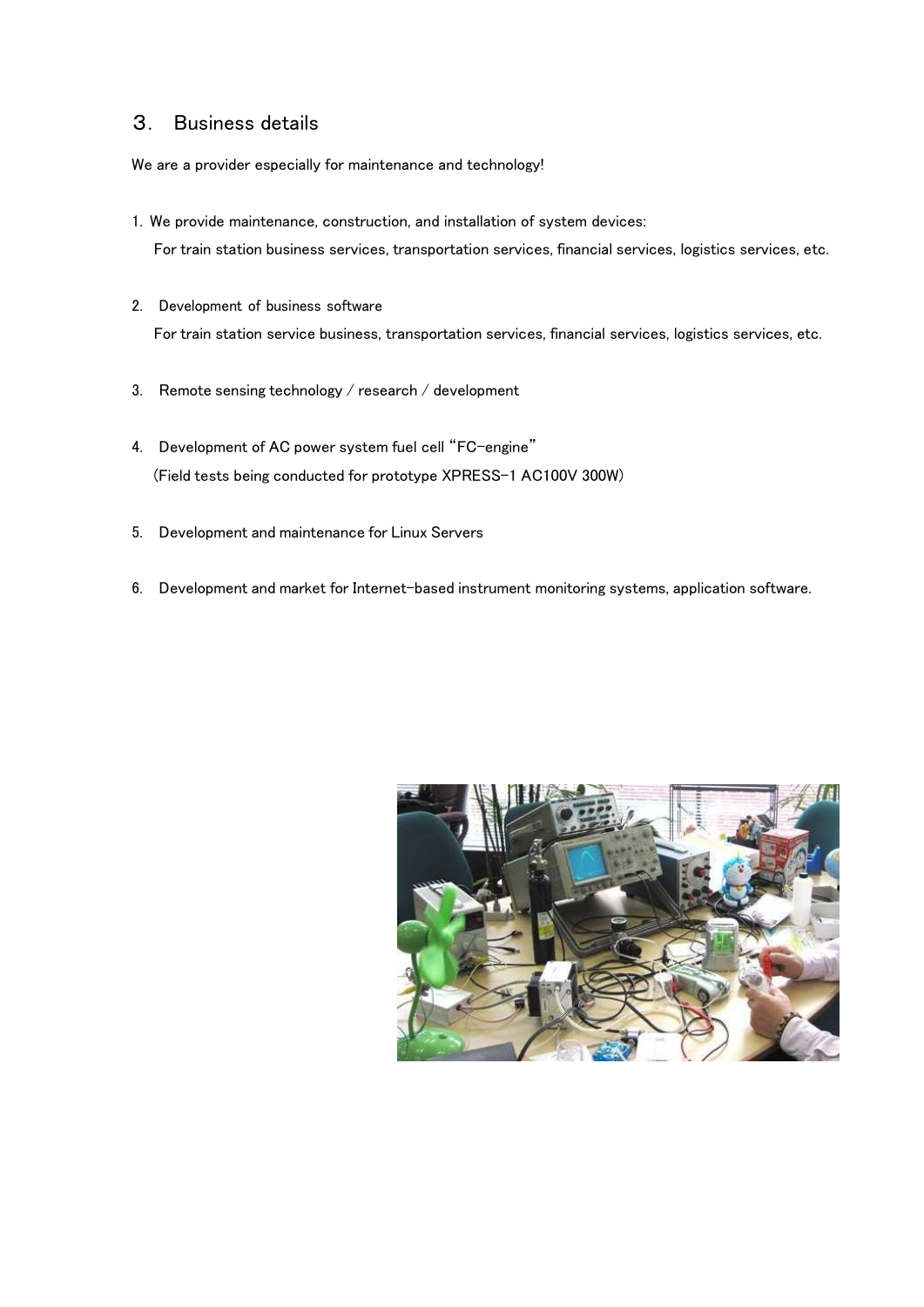#### 4. Repair and maintenance services



Most industrial products that require repair and maintenance services are our business targets. For example, social system devices, home electrical appliance PME devices, IT devices, measuring instruments, etc. We provide the following services.



#### Social system maintenance

- 1.Station business service devices such as automatic ticket checkers, various types of automatic vending machines for transportation tickets, commuter passes, reserved-seat tickets, etc.
- 2.Transportation devices such as ETC systems, traffic signals, display devices, velocity detectors, etc., on general roads and highways.
- 3.Circulation devices such as cash registers, card collators etc.
- 4.Automated teller machines (ATM) at banks, bureau de change, and for the financial sector.
- 5.Health testing equipment such as blood-pressure gauges, electronic thermometers, aspirators, acoustic aids, low-frequency therapy equipment
- 6.Quality control or testing for social system equipment
- 7.Development and maintenance for Linux Servers



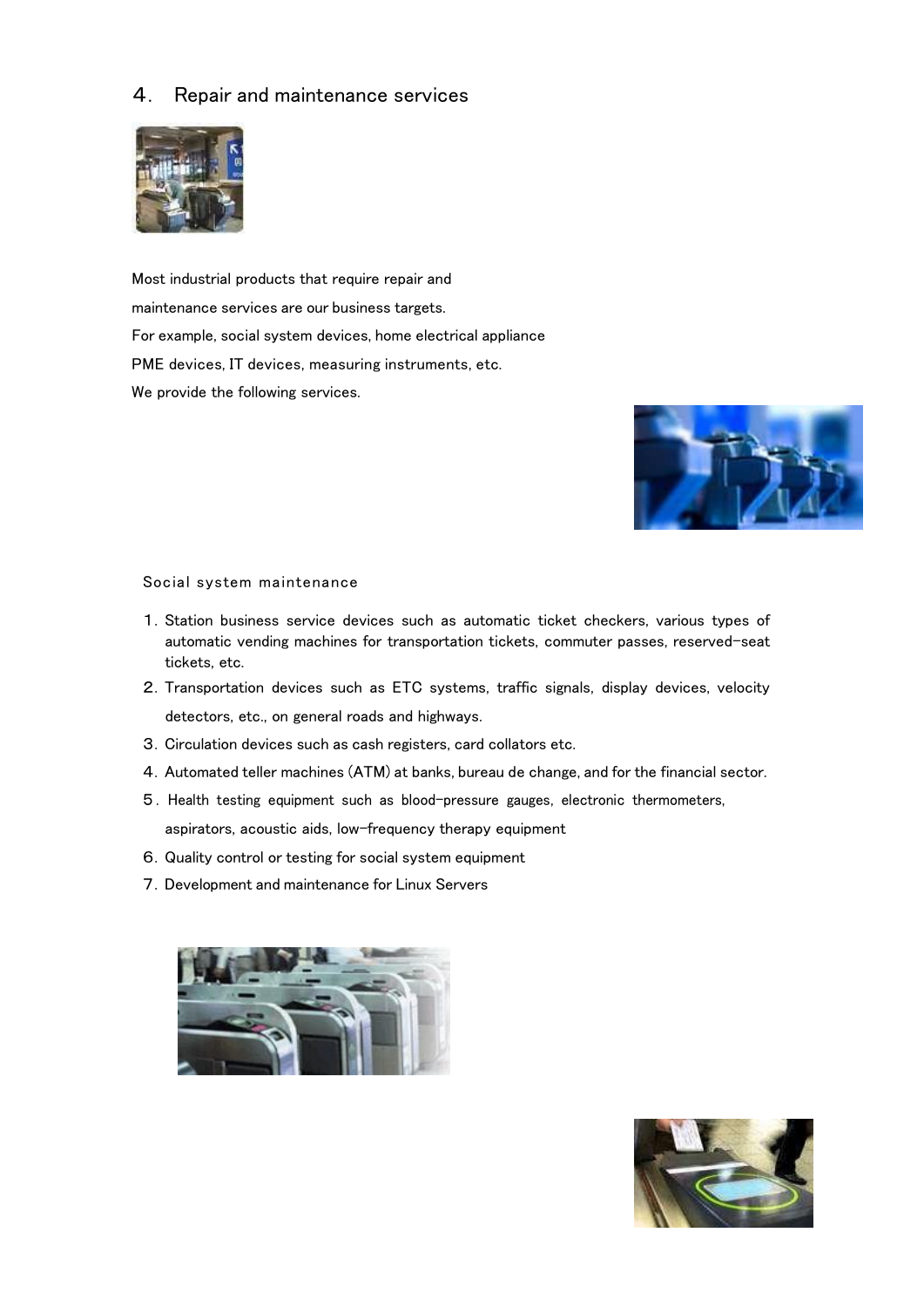#### 5.Patents



Technical release (patent pending)

- 1. Repair services: to unify management of programming and repair service: uniform management system.(Feb. 25, 2011 it was registered a patent. Patent 4691354)
- 2. Network system and maintenance method for technical services. (Japanese published unexamined application 2000-057226)
- 3. Blink photodetector (Japanese published unexamined application 2002-325344/H08-288528)
- 4. Proximity sensor for bicycle (Japanese published unexamined application  $2001-322582$  /2005-263044)
- 5. A transmission program and a support-system for maintenance workers. (Japanese publish unexamined application 2008-257653)
- 6. Helmet equipped with display for time, engine rotational speed and velocity by optics (applied for utility model registration:114411, registration 2526775/ registration H07-044208)
- 7. A conveyance-system equipped for Automatic cleaning machine. (Patent 3606847)
- 8. A transmission program and a quality improvement system. (Japanese published unexamined application 2008-152484)
- 9. A equipment of photo genesis sign system. (Japanese published unexamined application 2005-352298)

If you would like t more details about patents, please access the following URL. Please input the patent NO. for the contents. URL <http://www.ipdl.inpit.go.jp/Tokujitu/tjbansaku.ipdl?N0000=110> Website of the Japan Patent Office → <http://www.jpo.go.jp/indexj.htm>





In charge of communications

Kansuke (Dog breed: Cardigan Welsh Corgi) 「my blog」 <http://kansuke.nnindex.com/>